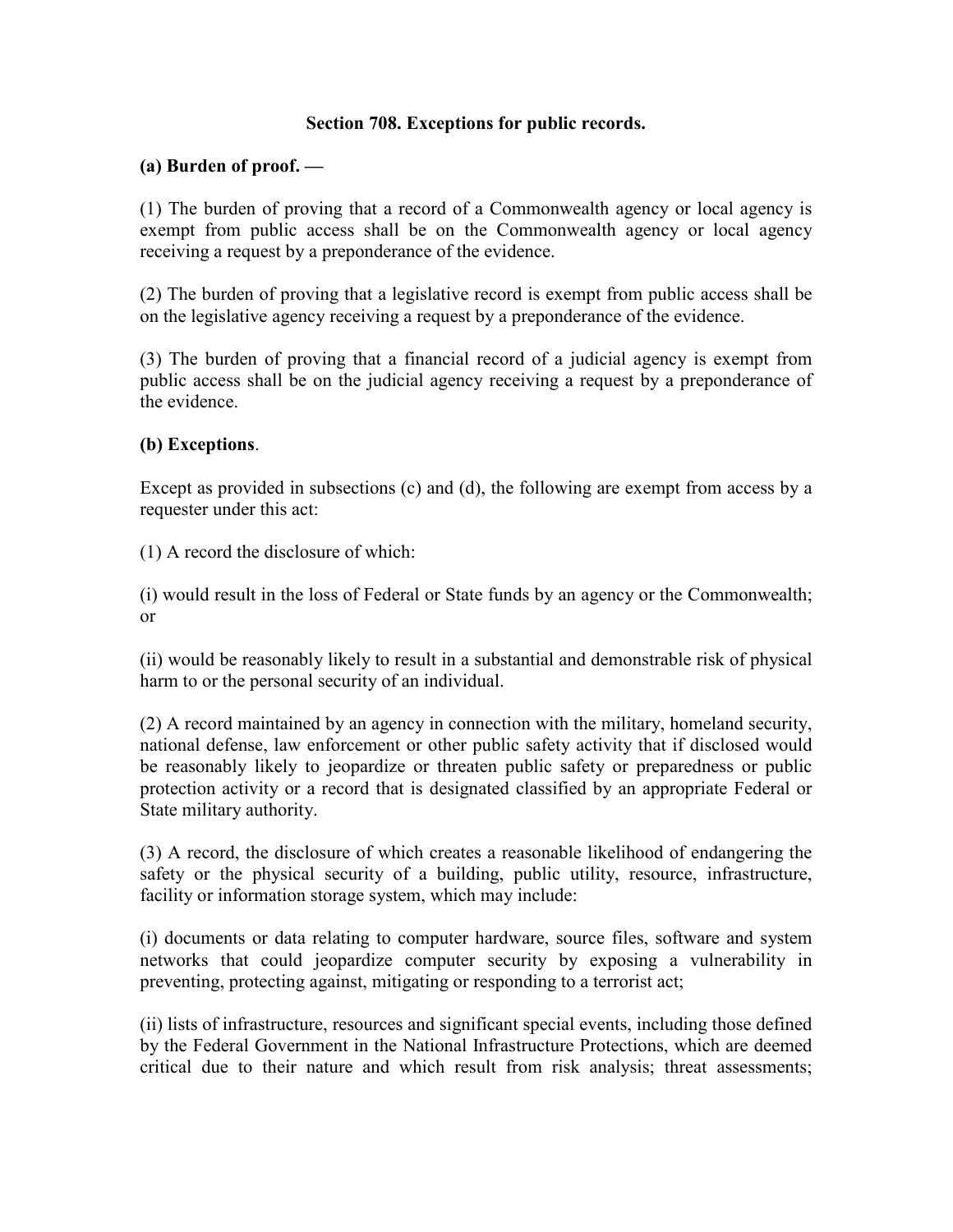consequences assessments; antiterrorism protective measures and plans; counterterrorism measures and plans; and security and response needs assessments; and

(iii) building plans or infrastructure records that expose or create vulnerability through disclosure of the location, configuration or security of critical systems, including public utility systems, structural elements, technology, communication, electrical, fire suppression, ventilation, water, wastewater, sewage and gas systems.

(4) A record regarding computer hardware, software and networks, including administrative or technical records, which, if disclosed, would be reasonably likely to jeopardize computer security.

(5) A record of an individual's medical, psychiatric or psychological history or disability status, including an evaluation, consultation, prescription, diagnosis or treatment; results of tests, including drug tests;

enrollment in a health care program or program designed for participation by persons with disabilities, including vocation rehabilitation, workers' compensation and unemployment compensation; or related information that would disclose individually identifiable health information.

(6) (i) The following personal identification information:

(A) A record containing all or part of a person's Social Security number; driver's license number; personal financial information; home, cellular or personal telephone numbers; personal email addresses; employee number or other confidential personal identification number.

(B) A spouse's name; marital status, beneficiary or dependent information.

(C) The home address of a law enforcement officer or judge.

(ii) Nothing in this paragraph shall preclude the release of the name, position, salary, actual compensation or other payments or expenses, employment contract, employmentrelated contract or agreement and length of service of a public official or an agency employee.

(iii) An agency may redact the name or other identifying information relating to an individual performing an undercover or covert law enforcement activity from a record.

(7) The following records relating to an agency employee:

(i) A letter of reference or recommendation pertaining to the character or qualifications of an identifiable individual, unless it was prepared in relation to the appointment of an individual to fill a vacancy in an elected office or an appointed office requiring Senate confirmation.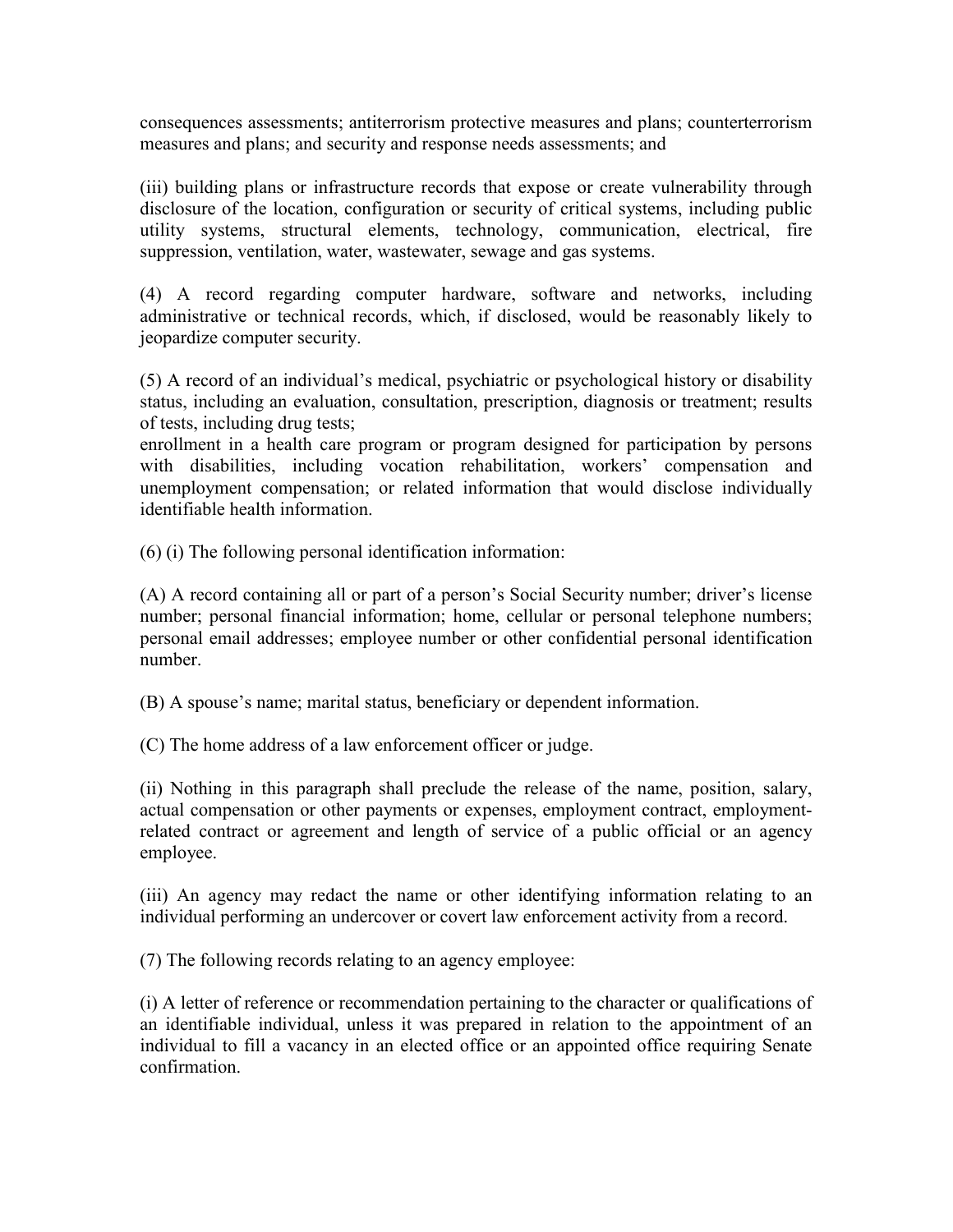(ii) A performance rating or review.

(iii) The result of a civil service or similar test administered by a Commonwealth agency, legislative agency or judicial agency. The result of a civil service or similar test administered by a local agency shall not be disclosed if restricted by a collective bargaining agreement. Only test scores of individuals who obtained a passing score on a test administered by a local agency may be disclosed.

(iv) The employment application of an individual who is not hired by the agency.

(v) Workplace support services program information.

(vi) Written criticisms of an employee.

(vii) Grievance material, including documents related to discrimination or sexual harassment.

(viii) Information regarding discipline, demotion or discharge contained in a personnel file. This subparagraph shall not apply to the final action of an agency that results in demotion or discharge.

(ix) An academic transcript.

(8) (i) A record pertaining to strategy or negotiations relating to labor relations or collective bargaining and related arbitration proceedings. This subparagraph shall not apply to a final or executed contract or agreement between the parties in a collective bargaining procedure.

(ii) In the case of the arbitration of a dispute or grievance under a collective bargaining agreement, an exhibit entered into evidence at an arbitration proceeding, a transcript of the arbitration or the opinion. This subparagraph shall not apply to the final award or order of the arbitrator in a dispute or grievance procedure.

(9) The draft of a bill, resolution, regulation, statement of policy, management directive, ordinance or amendment thereto prepared by or for an agency.

(10) (i) A record that reflects:

(A) The internal, predecisional deliberations of an agency, its members, employees or officials or predecisional deliberations between agency members, employees or officials and members, employees or officials of another agency, including predecisional deliberations relating to a budget recommendation, legislative proposal, legislative amendment, contemplated or proposed policy or course of action or any research, memos or other documents used in the predecisional deliberations.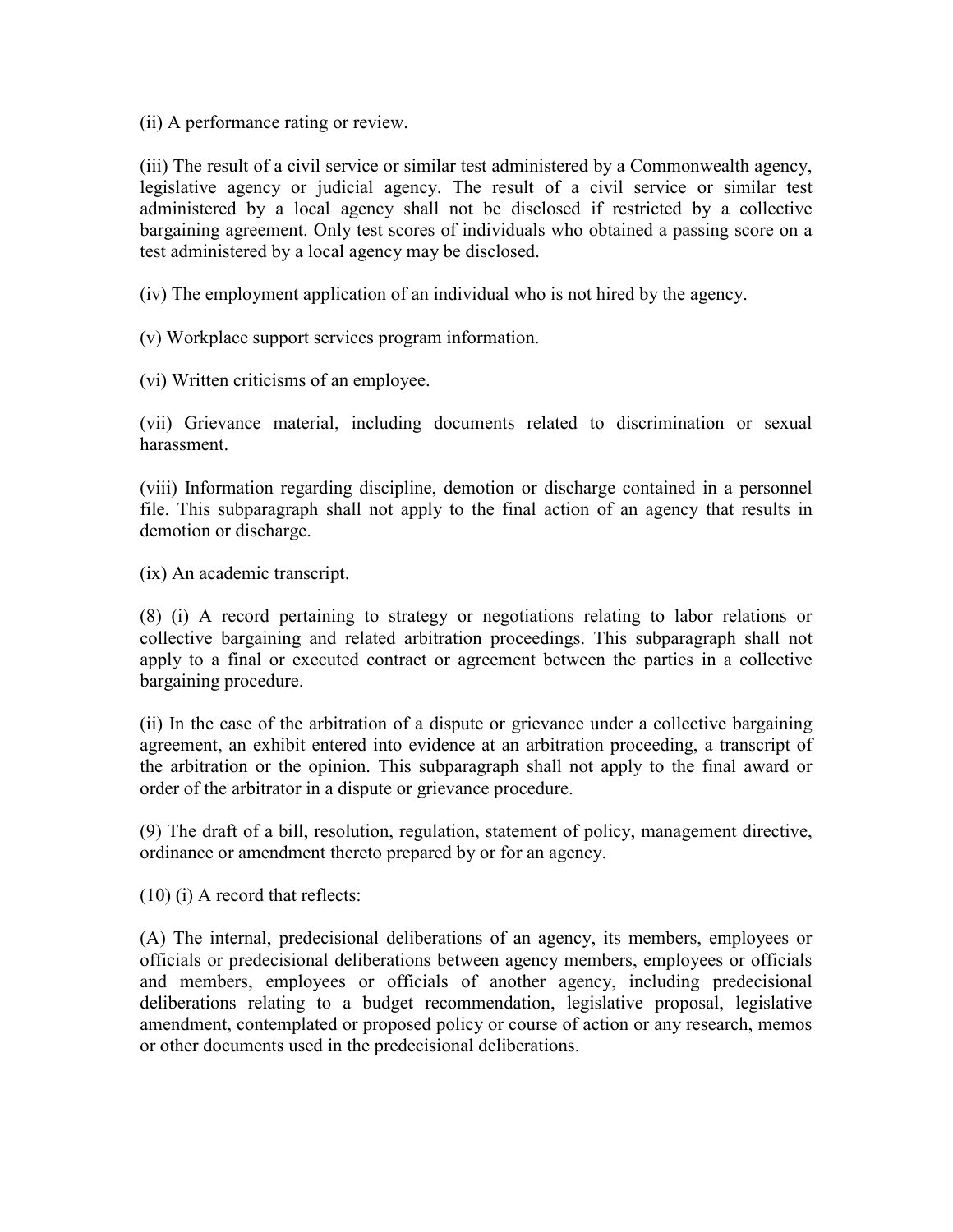(B) The strategy to be used to develop or achieve the successful adoption of a budget, legislative proposal or regulation.

(ii) Subparagraph (i)(A) shall apply to agencies subject to 65 Pa.C.S. Ch. 7 (relating to open meetings) in a manner consistent with 65 Pa.C.S. Ch. 7. A record which is not otherwise exempt from access under this act and which is presented to a quorum for deliberation in accordance with 65 Pa.C.S. Ch. 7 shall be a public record.

(iii) This paragraph shall not apply to a written or Internet application or other document that has been submitted to request Commonwealth funds.

(iv) This paragraph shall not apply to the results of public opinion surveys, polls, focus groups, marketing research or similar effort designed to measure public opinion.

(11) A record that constitutes or reveals a trade secret or confidential proprietary information.

(12) Notes and working papers prepared by or for a public official or agency employee used solely for that official's or employee's own personal use, including telephone message slips, routing slips and other materials that do not have an official purpose.

(13) Records that would disclose the identity of an individual who lawfully makes a donation to an agency unless the donation is intended for or restricted to providing remuneration or personal tangible benefit to a named public official or employee of the agency, including lists of potential donors compiled by an agency to pursue donations, donor profile information or personal identifying information relating to a donor.

(14) Unpublished lecture notes, unpublished manuscripts, unpublished articles, creative works in progress, research-related material and scholarly correspondence of a community college or an institution of the State System of Higher Education or a faculty member, staff employee, guest speaker or student thereof.

(15) (i) Academic transcripts

(ii) Examinations, examination questions, scoring keys or answers to examinations. This subparagraph shall include licensing and other examinations relating to the qualifications of an individual and to examinations given in primary and secondary schools and institutions of higher education.

(16) A record of an agency relating to or resulting in a criminal investigation, including:

(i) Complaints of potential criminal conduct other than a private criminal complaint.

(ii) Investigative materials, notes, correspondence, videos and reports.

(iii) A record that includes the identity of a confidential source or the identity of a suspect who has not been charged with an offense to whom confidentiality has been promised.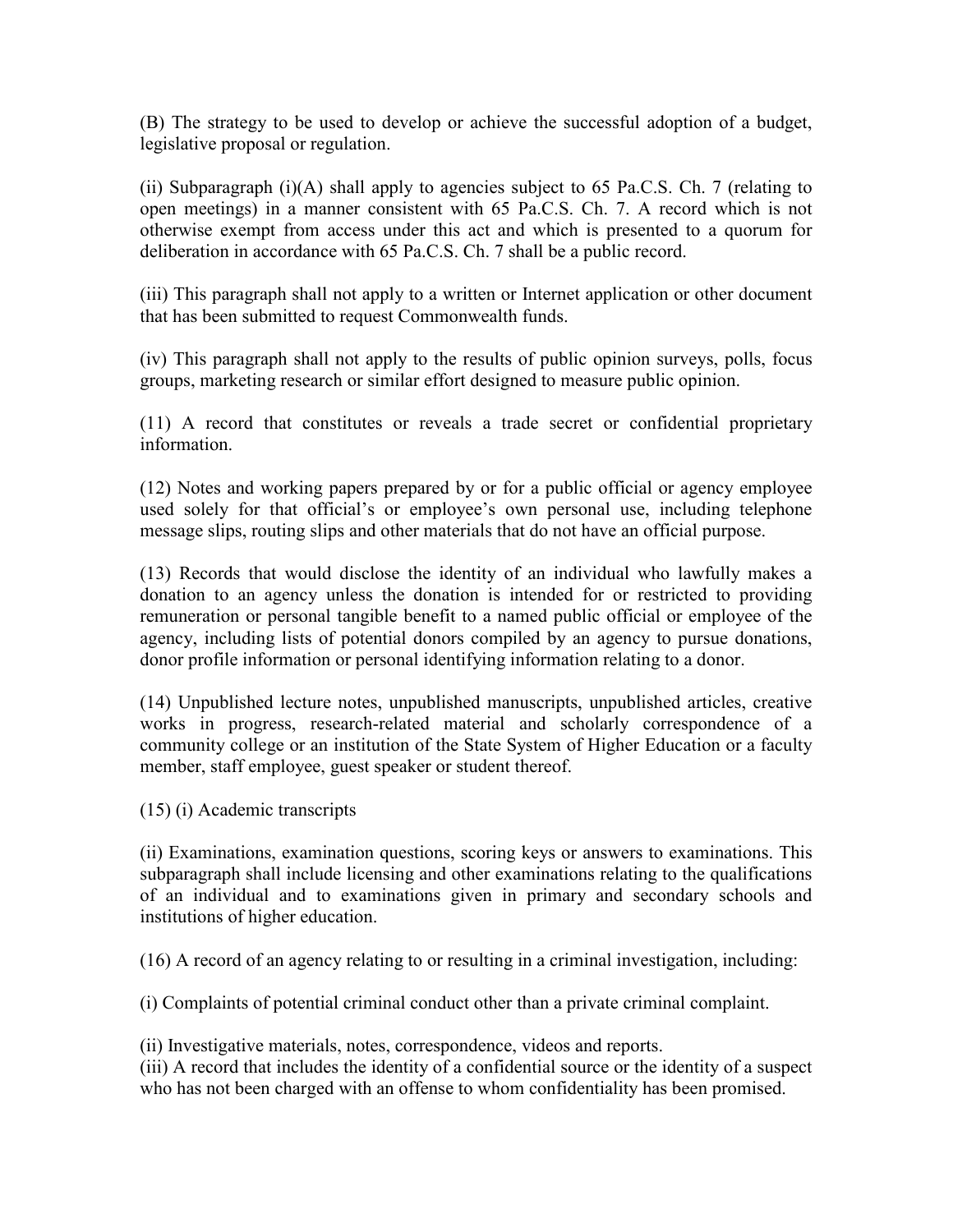(iv) A record that includes information made confidential by law or court order.

(v) Victim information, including any information that would jeopardize the safety of the victim.

(vi) A record that, if disclosed, would do any of the following:

(A) Reveal the institution, progress or result of a criminal investigation, except the filing of criminal charges.

(B) Deprive a person of the right to a fair trial or an impartial adjudication.

(C) Impair the ability to locate a defendant or codefendant.

(D) Hinder an agency's ability to secure an arrest, prosecution or conviction.

(E) Endanger the life or physical safety of an individual. This paragraph shall not apply to information contained in a police blotter as defined in 18 Pa.C.S. § 9102 (relating to definitions) and utilized or maintained by the Pennsylvania State Police, local, campus, transit or port authority police department or other law enforcement agency or in a traffic report except as provided under 75 Pa.C.S. § 3754(b) (relating to accident prevention investigations).

(17) A record of an agency relating to a noncriminal investigation, including:

(i) Complaints submitted to an agency.

(ii) Investigative materials, notes, correspondence and reports.

(iii) A record that includes the identity of a confidential source, including individuals subject to the act of December 12, 1986 (P.L.1559, No.169), known as the Whistleblower Law.

(iv) A record that includes information made confidential by law.

(v) Work papers underlying an audit.

(vi) A record that, if disclosed, would do any of the following:

(A) Reveal the institution, progress or result of an agency investigation, except the imposition of a fine or civil penalty, the suspension, modification or revocation of a license, permit, registration, certification or similar authorization issued by an agency or an executed settlement agreement unless the agreement is determined to be confidential by a court.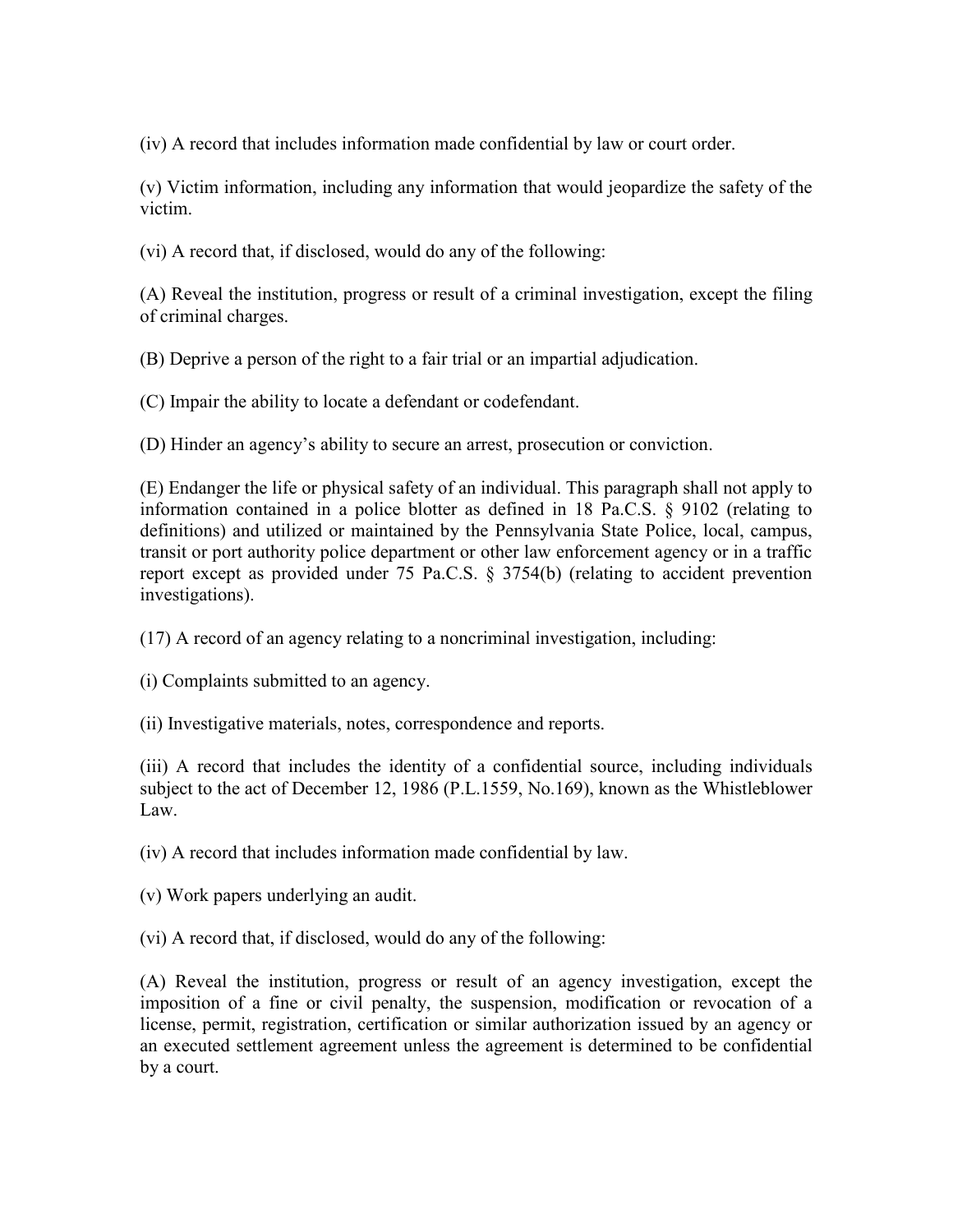(B) Deprive a person of the right to an impartial adjudication.

(C) Constitute an unwarranted invasion of privacy.

(D) Hinder an agency's ability to secure an administrative or civil sanction.

(E) Endanger the life or physical safety of an individual.

(18) (i) Records or parts of records, except time response logs, pertaining to audio recordings, telephone or radio transmissions received by emergency dispatch personnel, including 911 recordings.

(ii) This paragraph shall not apply to a 911 recording, or a transcript of a 911 recording, if the agency or a court determines that the public interest in disclosure outweighs the interest in nondisclosure.

(19) DNA and RNA records.

(20) An autopsy record of a coroner or medical examiner and any audiotape of a postmortem examination or autopsy, or a copy, reproduction or facsimile of an autopsy report, a photograph, negative or print, including a photograph or videotape of the body or any portion of the body of a deceased person at the scene of death or in the course of a postmortem examination or autopsy taken or made by or caused to be taken or made by the coroner or medical examiner. This exception shall not limit the reporting of the name of the deceased individual and the cause and manner of death.

(21) (i) Draft minutes of any meeting of an agency until the next regularly scheduled meeting of the agency.

(ii) Minutes of an executive session and any record of discussions held in executive session.

(22) (i) The contents of real estate appraisals, engineering or feasibility estimates, environmental reviews, audits or evaluations made for or by an agency relative to the following:

(A) The leasing, acquiring or disposing of real property or an interest in real property.

(B) The purchase of public supplies or equipment included in the real estate transaction.

(C) Construction projects.

(ii) This paragraph shall not apply once the decision is made to proceed with the lease, acquisition or disposal of real property or an interest in real property or the purchase of public supply or construction project.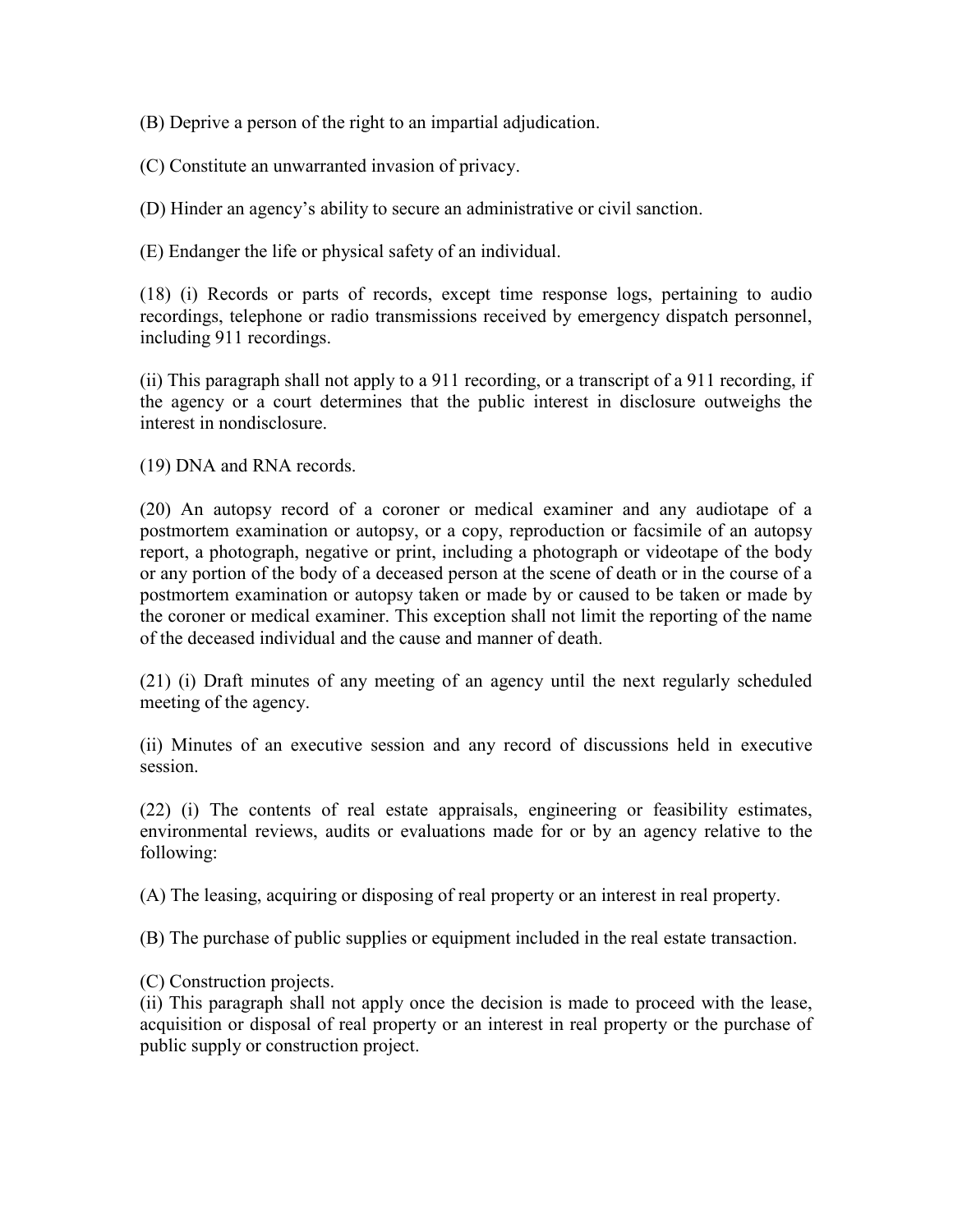(23) Library and archive circulation and order records of an identifiable individual or groups of individuals.

(24) Library archived and museum materials, or valuable or rare book collections or documents contributed by gift, grant, bequest or devise, to the extent of any limitations imposed by the donor as a condition of the contribution.

(25) A record identifying the location of an archeological site or an endangered or threatened plant or animal species if not already known to the general public.

(26) A proposal pertaining to agency procurement or disposal of supplies, services or construction prior to the award of the contract or prior to the opening and rejection of all bids; financial information of a bidder or offeror requested in an invitation for bid or request for proposals to demonstrate the bidder's or offeror's economic capability; or the identity of members, notes and other records of agency proposal evaluation committees established under 62 Pa.C.S. § 513 (relating to competitive sealed proposals).

(27) A record or information relating to a communication between an agency and its insurance carrier, administrative service organization or risk management office. This paragraph shall not apply to a contract with an insurance carrier, administrative service organization or risk management office or to financial records relating to the provision of insurance.

(28) A record or information:

(i) identifying an individual who applies for or receives social services; or

(ii) relating to the following:

(A) the type of social services received by an individual;

(B) an individual's application to receive social services, including a record or information related to an agency decision to grant, deny, reduce or restrict benefits, including a quasi-judicial decision of the agency and the identity of a caregiver or others who provide services to the individual; or

(C) eligibility to receive social services, including the individual's income, assets, physical or mental health, age, disability, family circumstances or record of abuse.

(29) Correspondence between a person and a member of the General Assembly and records accompanying the correspondence which would identify a person that requests assistance or constituent services. This paragraph shall not apply to correspondence between a member of the General Assembly and a principal or lobbyist under 65 Pa.C.S. Ch. 13A (relating to lobbyist disclosure).